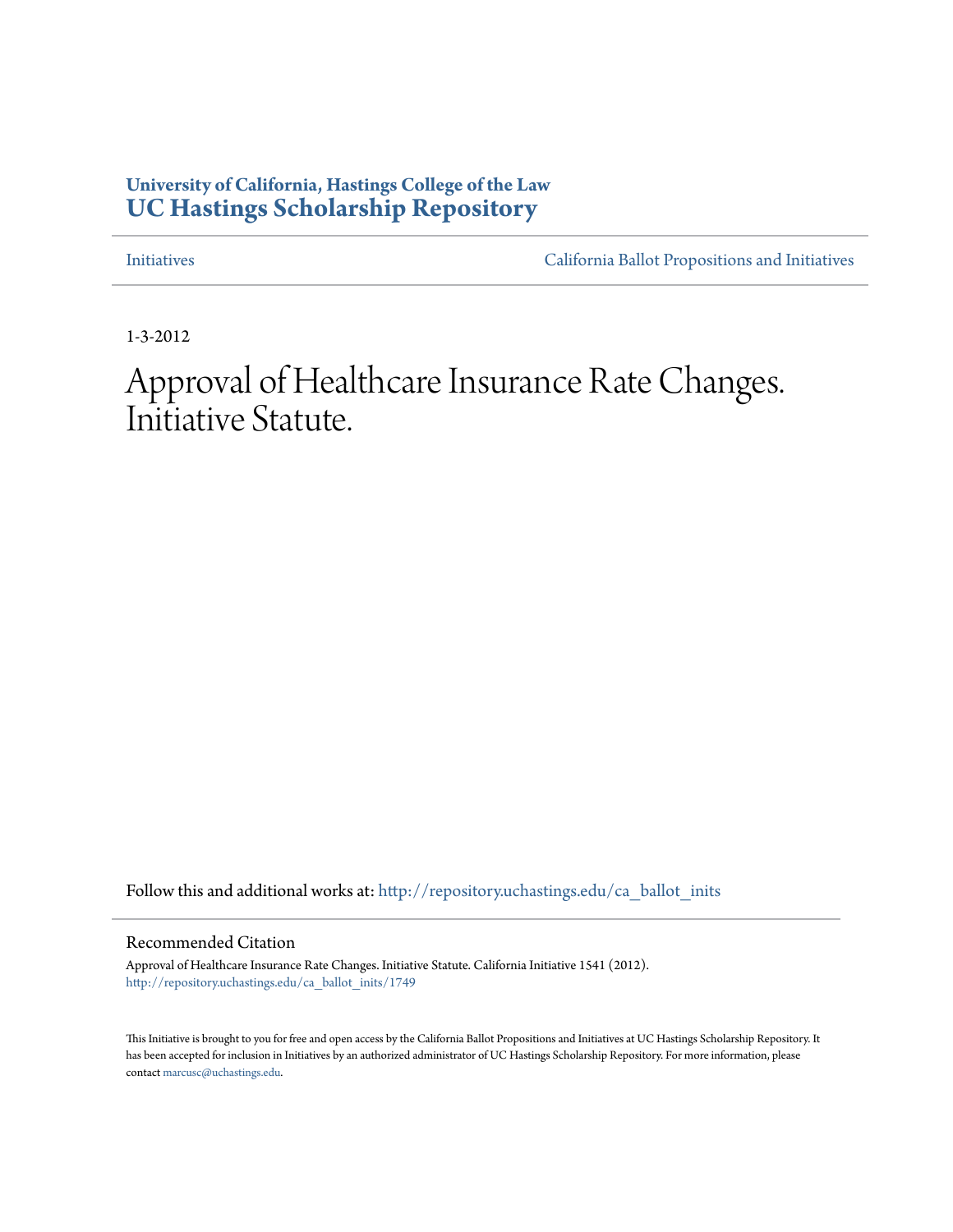

August 23, 2012

TO: ALL COUNTY CLERKSIREGISTRARS OF VOTERS (CCROV 12255)

Pursuant to Section 9033 of the Elections Code, I hereby certify that on August 23, 2012, the certificates received from the County Clerks or Registrars of Voters by the Secretary of State established that the APPROVAL OF HEALTHCARE INSURANCE RATE CHANGES. INITIATIVE STATUTE. (#1541), has been signed by the requisite number of qualified electors needed to declare the petition sufficient. APPROVAL OF HEAL THCARE INSURANCE RATE CHANGES. INITIATIVE STATUTE. (#1541), is, therefore, qualified for the next statewide general election.

## APPROVAL OF HEALTHCARE INSURANCE RATE CHANGES. INITIATIVE

STATUTE. Requires health insurance rate changes to be approved by Insurance Commissioner before taking effect. Requires sworn statement by health insurer as to accuracy of infonnation submitted to Insurance Commissioner to justify rate changes. Provides for public notice, disclosure and hearing on health insurance rate changes, and subsequent judicial review. Does not apply to employer large group health plans. Prohibits health, auto and homeowners insurers from detennining policy eligibility or rates based on lack of prior coverage or credit history. Summary of estimate by Legislative Analyst and Director of Finance of fiscal impact on state and local government: Increased state administrative costs ranging in the low millions to low tens of millions of dollars annually to regulate health insurance rates, funded with revenues collected from filing fees paid by health insurance companies. (11 -0070)



IN WITNESS WHEREOF, I hereunto set my hand and affix the S WHEREOF, I hereunto set my hand<br>Great Seal of the State of California<br>of August, 2012. Great Seal of the State of California

 $2\ln a$ &'

DEBRA BOWEN Secretary of State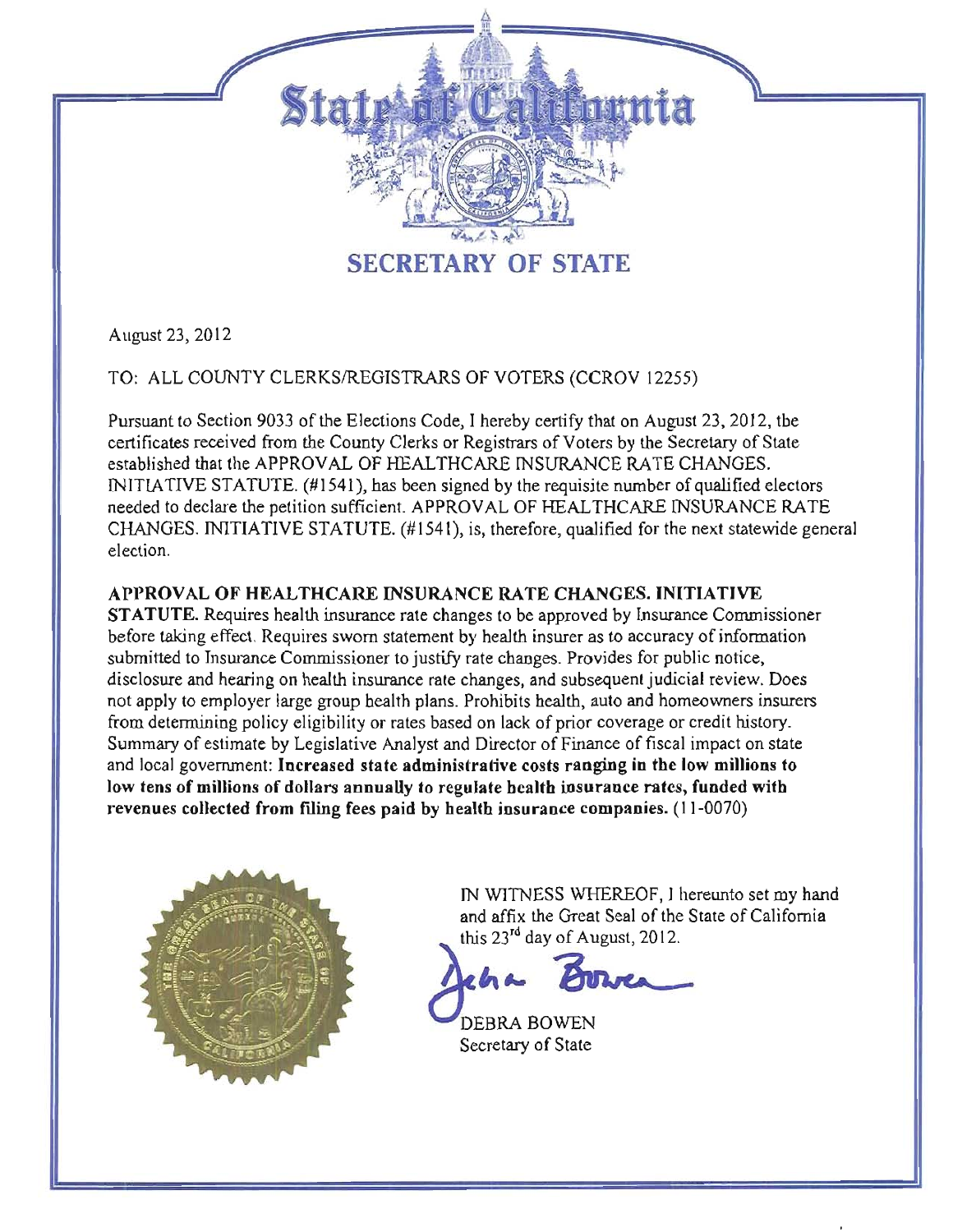1541. Approval of Healthcare Insurance Rate Changes. Initiative Statute.

|                             | <b>PETITION</b>      | SOS        | SOS                                    |                              |                |                |              |                |                |             |                |
|-----------------------------|----------------------|------------|----------------------------------------|------------------------------|----------------|----------------|--------------|----------------|----------------|-------------|----------------|
|                             | <b>FILED</b>         | REC'D      | REC'D                                  |                              | <b>RAW</b>     | <b>FULL</b>    | <b>VALID</b> |                |                |             |                |
| <b>COUNTY</b>               | W/COUNTY             | <b>RAW</b> | <b>FULL CHECK</b>                      |                              | <b>COUNT</b>   | <b>CHECK</b>   | SIGS.        | <b>INVALID</b> | DUP.           | VALID       | $\%$           |
| 1. ALAMEDA                  | 05/21/12             |            | 06/11/12 08/13/12                      |                              | 40,975         | 40,975         | 28,233       | 12,742         | 2,660          | 28,233      | 68.9%          |
| 2. ALPINE                   | 05/21/12             |            |                                        | 05/25/12 05/25/12 Full Check | 12             | 12             | 10           | 2              | 0              | 10          | 83.3%          |
| 3. AMADOR                   | 05/21/12             |            | 05/24/12 07/17/12 Notice:              |                              | 663            | 663            | 535          | 128            | 22             | 535         | 80.7%          |
| 4. BUTTE                    | 05/21/12             |            | 05/24/12 08/21/12 07/12/12             |                              | 3,288          | 3,288          | 2,504        | 784            | 78             | 2,504       | 76.2%          |
| 5. CALAVERAS                | 05/21/12             |            | 05/23/12 08/01/12                      |                              | 896            | 896            | 691          | 205            | 6              | 691         | 77.1%          |
| 6. COLUSA                   | 05/21/12             |            |                                        | 05/25/12 06/19/12 Full Check | 280            | 280            | 213          | 67             | $\overline{2}$ | 213         | 76.1%          |
| 7. CONTRA COSTA             | 05/21/12             |            | 05/25/12 08/21/12                      | Due:                         | 22,160         | 22,160         | 15,393       | 6,767          | 1,176          | 15,393      | 69.5%          |
| 8. DEL NORTE                | 05/21/12             |            | 06/04/12 07/27/12 08/23/12             |                              | 1,780          | 1,780          | 1,094        | 686            | 64             | 1,094       | 61.5%          |
| 9. EL DORADO                | 06/01/12             | 06/01/12   |                                        |                              | 2,326          |                |              |                |                | 0           | 0.0%           |
| 10. FRESNO                  | 05/21/12             |            | 05/23/12 08/22/12                      |                              | 19,390         | 19,390         | 14,104       | 5,286          | 813            | 14,104      | 72.7%          |
| 11. GLENN                   | 05/21/12             |            | 05/22/12 06/25/12                      |                              | 305            | 305            | 247          | 58             | 2              | 247         | 81.0%          |
| 12. HUMBOLDT                | 05/21/12             |            | 05/29/12 08/23/12                      |                              | 4,692          | 4,692          | 3,589        | 1,103          | 97             | 3,589       | 76.5%          |
| 13. IMPERIAL                | 05/21/12             |            | 06/15/12 08/01/12                      |                              | 3,432          | 3,432          | 2,455        | 977            | 26             | 2,455       | 71.5%          |
| <b>14. INYO</b>             | 05/22/12             |            | 06/08/12 06/21/12                      |                              | 203            | 203            | 182          | 21             | 0              | 182         | 89.7%          |
| <b>15. KERN</b>             | 05/21/12             |            | 06/01/12 08/21/12                      |                              | 13,788         | 13,788         | 9,464        | 4,324          | 423            | 9,464       | 68.6%          |
| 16. KINGS                   | 05/21/12             |            | 06/15/12 07/25/12                      |                              | 1,294          | 1,294          | 513          | 781            | 0              | 513         | 39.6%          |
| 17. LAKE                    | 05/21/12             | 05/25/12   |                                        |                              | 3,066          |                |              |                |                | 0           | 0.0%           |
| 18. LASSEN                  | 05/21/12             |            | 05/29/12 06/04/12                      |                              | 407            | 407            | 329          | 79             | 7              | 329         | 80.8%          |
| 19. LOS ANGELES             | 05/18/12             |            | 05/31/12 08/23/12                      |                              | 246,948        | 246,948        | 171,957      | 74,991         | 17,661         | 171,957     | 69.6%          |
| 20. MADERA                  | 05/21/12             |            | 05/22/12 08/07/12                      |                              | 2,507          | 2,507          | 1,833        | 609            | 65             | 1,833       | 73.1%          |
| 21. MARIN                   | 05/21/12             |            | 05/23/12 08/10/12                      |                              | 4,791          | 4,791          | 4,112        | 552            | 127            | 4,112       | 85.8%          |
| 22. MARIPOSA                | 05/22/12             |            | 05/22/12 06/04/12<br>05/24/12 08/14/12 |                              | 247            | 247            | 186          | 61             | 7              | 186         | 75.3%          |
| 23. MENDOCINO<br>24. MERCED | 05/21/12<br>05/21/12 |            | 06/12/12 08/16/12                      |                              | 2,813<br>4,723 | 2,813<br>4,723 | 2,451        | 362            | 73<br>85       | 2,451       | 87.1%<br>75.8% |
| 25. MODOC                   | 05/21/12             |            | 06/08/12 06/08/12                      |                              | 32             | 32             | 3,578<br>22  | 1,145<br>10    | 0              | 3,578<br>22 | 68.8%          |
| 26. MONO                    | 05/18/12             |            | 06/01/12 06/27/12                      |                              | 315            | 315            | 261          | 54             | 5              | 261         | 82.9%          |
| 27. MONTEREY                | 05/21/12             |            | 05/23/12 08/07/12                      |                              | 12,222         | 12,222         | 9,797        | 2,425          | 436            | 9,797       | 80.2%          |
| 28. NAPA                    | 05/21/12             |            | 05/24/12 08/03/12                      |                              | 4,144          | 4,144          | 3,117        | 1,027          | 194            | 3,117       | 75.2%          |
| 29. NEVADA                  | 05/21/12             |            | 05/29/12 08/20/12                      |                              | 2,575          | 2,575          | 1,955        | 620            | 89             | 1,955       | 75.9%          |
| 30. ORANGE                  | 05/18/12             |            | 05/29/12 08/21/12                      |                              | 37,716         | 37,716         | 28,374       | 9,342          | 1,144          | 28,374      | 75.2%          |
| 31. PLACER                  | 05/21/12             |            | 05/25/12 08/17/12                      |                              | 3,262          | 3,262          | 2,562        | 700            | 59             | 2,562       | 78.5%          |
| 32. PLUMAS                  | 05/22/12             |            | 05/23/12 06/08/12                      |                              | 434            | 434            | 361          | 73             | 2              | 361         | 83.2%          |
| 33. RIVERSIDE               | 05/18/12             | 05/26/12   |                                        |                              | 40,851         |                |              |                |                | 0           | 0.0%           |
| 34. SACRAMENTO              | 05/21/12             |            | 06/19/12 08/10/12                      |                              | 30,238         | 30,238         | 21,082       | 9,156          | 1,499          | 21,082      | 69.7%          |
| 35. SAN BENITO              | 05/21/12             |            | 05/29/12 08/23/12                      |                              | 788            | 788            | 614          | 174            | 12             | 614         | 77.9%          |
| 36. SAN BERNARDINO          | 05/18/12             |            | 05/25/12 08/20/12                      |                              | 51,688         | 51,688         | 37,963       | 13,725         | 2,968          | 37,963      | 73.4%          |
| 37. SAN DIEGO               | 05/18/12             |            | 05/21/12 08/21/12                      |                              | 54,167         | 54,167         | 42,408       | 11,759         | 2,568          | 42,408      | 78.3%          |
| 38. SAN FRANCISCO 05/21/12  |                      |            | 05/25/12 08/16/12                      |                              | 21,057         | 21,057         | 14,027       | 7,030          | 1,884          | 14,027      | 66.6%          |
| 39. SAN JOAQUIN             | 05/21/12             |            | 06/27/12 08/23/12                      |                              | 10,898         | 10,898         | 7,551        | 3,347          | 232            | 7,551       | 69.3%          |
| 40. SAN LUIS OBISPO         | 05/21/12             | 05/25/12   |                                        |                              | 5,718          |                |              |                |                | 0           | 0.0%           |
| 41. SAN MATEO               | 05/21/12             |            | 05/31/12 08/08/12                      |                              | 7,957          | 7,957          | 6,214        | 1,743          | 162            | 6,214       | 78.1%          |
| 42. SANTA BARBARA           | 05/21/12             | 05/29/12   |                                        |                              | 7,541          |                |              |                |                | 0           | 0.0%           |
| 43. SANTA CLARA             | 05/21/12             |            | 05/24/12 08/06/12                      |                              | 37,317         | 37,317         | 26,379       | 10,938         | 1,575          | 26,379      | 70.7%          |
| 44. SANTA CRUZ              | 05/21/12             |            | 05/25/12 07/26/12                      |                              | 6,721          | 6,721          | 4,836        | 1,885          | 188            | 4,836       | 72.0%          |
| 45. SHASTA                  | 05/21/12             |            | 05/25/12 08/10/12                      |                              | 2,936          | 2,936          | 2,203        | 733            | 66             | 2,203       | 75.0%          |
| 46. SIERRA                  | 05/21/12             |            | 06/01/12 06/01/12                      |                              | 44             | 44             | 31           | 13             | 0              | 31          | 70.5%          |
| 47. SISKIYOU                | 05/21/12             |            | 05/23/12 08/01/12                      |                              | 1,099          | 1,099          | 841          | 258            | 33             | 841         | 76.5%          |
| 48. SOLANO                  | 05/21/12             |            | 06/08/12 08/20/12                      |                              | 9,562          | 9,562          | 6,198        | 3,367          | 525            | 6,198       | 64.8%          |
| 49. SONOMA                  | 05/21/12             |            | 05/22/12 08/08/12                      |                              | 18,289         | 18,289         | 12,206       | 6,083          | 771            | 12,206      | 66.7%          |
| 50. STANISLAUS              | 05/21/12             |            | 05/25/12 08/16/12                      |                              | 14,366         | 14,366         | 10,340       | 4,026          | 546            | 10,340      | 72.0%          |
| 51. SUTTER                  | 05/21/12             |            | 05/21/12 07/20/12                      |                              | 1,572          | 1,572          | 1,206        | 366            | 32             | 1,206       | 76.7%          |
| 52. TEHAMA                  | 05/21/12             |            | 05/23/12 07/18/12                      |                              | 700            | 700            | 572          | 128            | 9              | 572         | 81.7%          |
| 53. TRINITY                 | 05/21/12             |            | 05/29/12 06/28/12                      |                              | 62             | 62             | 41           | 21             | 0              | 41          | 66.1%          |
| 54. TULARE                  | 05/22/12             |            | 05/30/12 08/16/12                      |                              | 5,130          | 5,130          | 3,642        | 1,488          | 72             | 3,642       | 71.0%          |
| 55. TUOLUMNE                | 05/21/12             |            | 06/08/12 06/28/12                      | <b>RANGE:</b>                | 1,465          | 1,465          | 1,118        | 347            | 29             | 1,118       | 76.3%          |
| 56. VENTURA                 | 05/21/12             |            | 05/31/12 08/18/12                      |                              | 18,989         | 18,989         | 14,410       | 4,579          | 590            | 14,410      | 75.9%          |
| 57. YOLO<br>58. YUBA        | 05/21/12<br>05/21/12 |            | 05/23/12 08/09/12<br>05/21/12 07/19/12 | $100\% = 504,760$            | 2,285          | 2,285          | 1,392        | 893<br>382     | 0<br>27        | 1,392       | 60.9%<br>74.4% |
|                             |                      |            |                                        |                              | 1,491          | 1,491          | 1,109        |                |                | 1,109       |                |

TOTAL: **794,617 735,115 526,505 208,422 39,111 526,505 71.62%**

For questions regarding this spreadsheet please contact: Secretary of State| Elections Division (916) 657-2166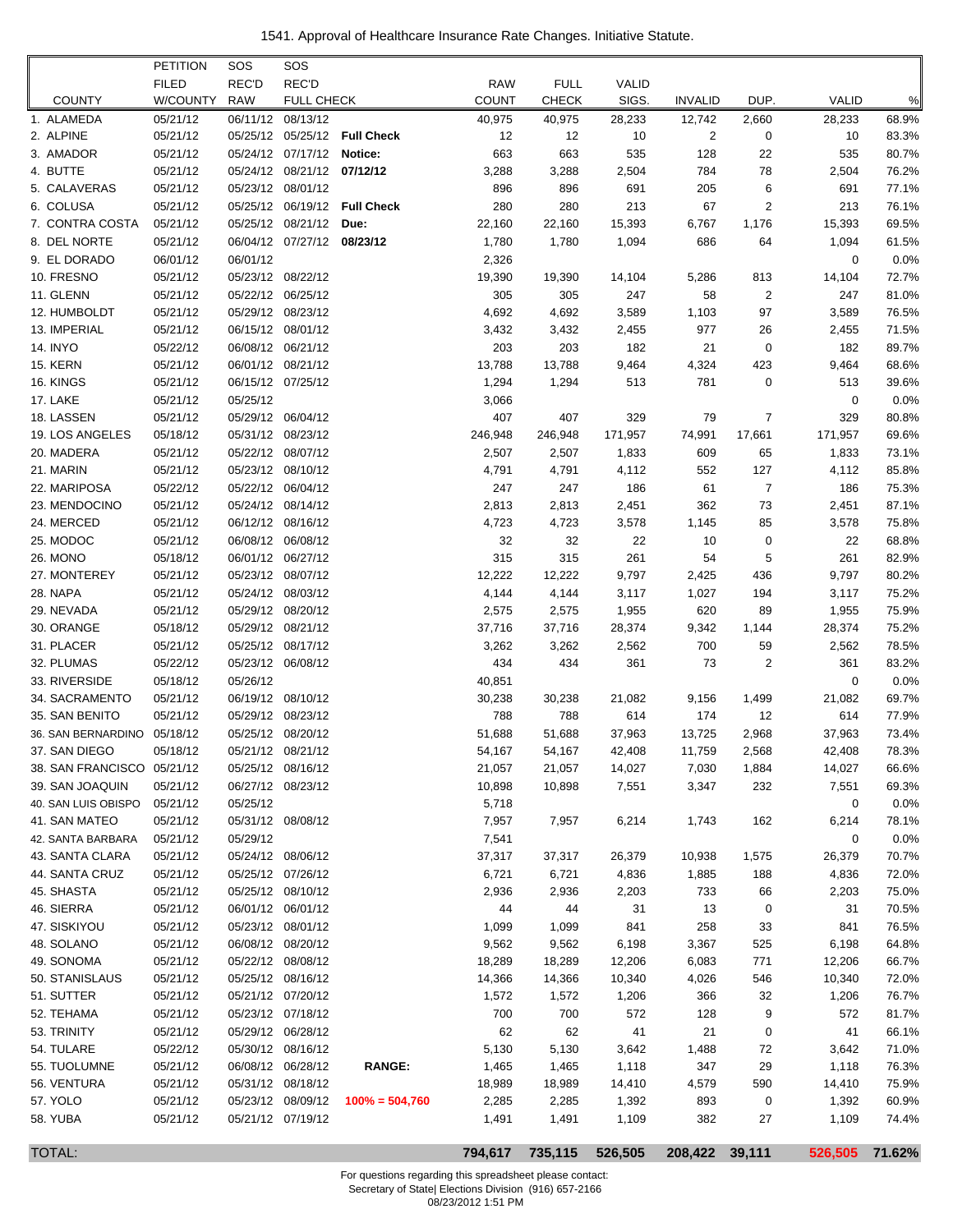

**DEBRA BOWEN** I SECRETARY OF STATE STATE OF CALIFORNIA | ELECTIONS **1500 11th Street, 5th Roor ISacramento. CA 9S814!Tel (916) 657-21661 Fax (916) 653-32L4 lwww.sos.ca.gov** 

January 4,2012

County Clerk/Registrar of Voters (CC/ROV) Memorandum #12004

TO: All County Clerks/Registrars of Voters and Proponent

FROM: Katherine Montgomery Initiative Program Manager

RE: Initiative: 1541, Related to Healthcare

Pursuant to Elections Code section 9004 (c), we transmit herewith a copy of the Title and Summary prepared by the Attorney General on a proposed initiative measure entitled:

# **APPROVAL OF HEALTHCARE INSURANCE** RATE CHANGES. INITIATIVE STATUTE.

The proponent of the above-named measure is:

Jamie Court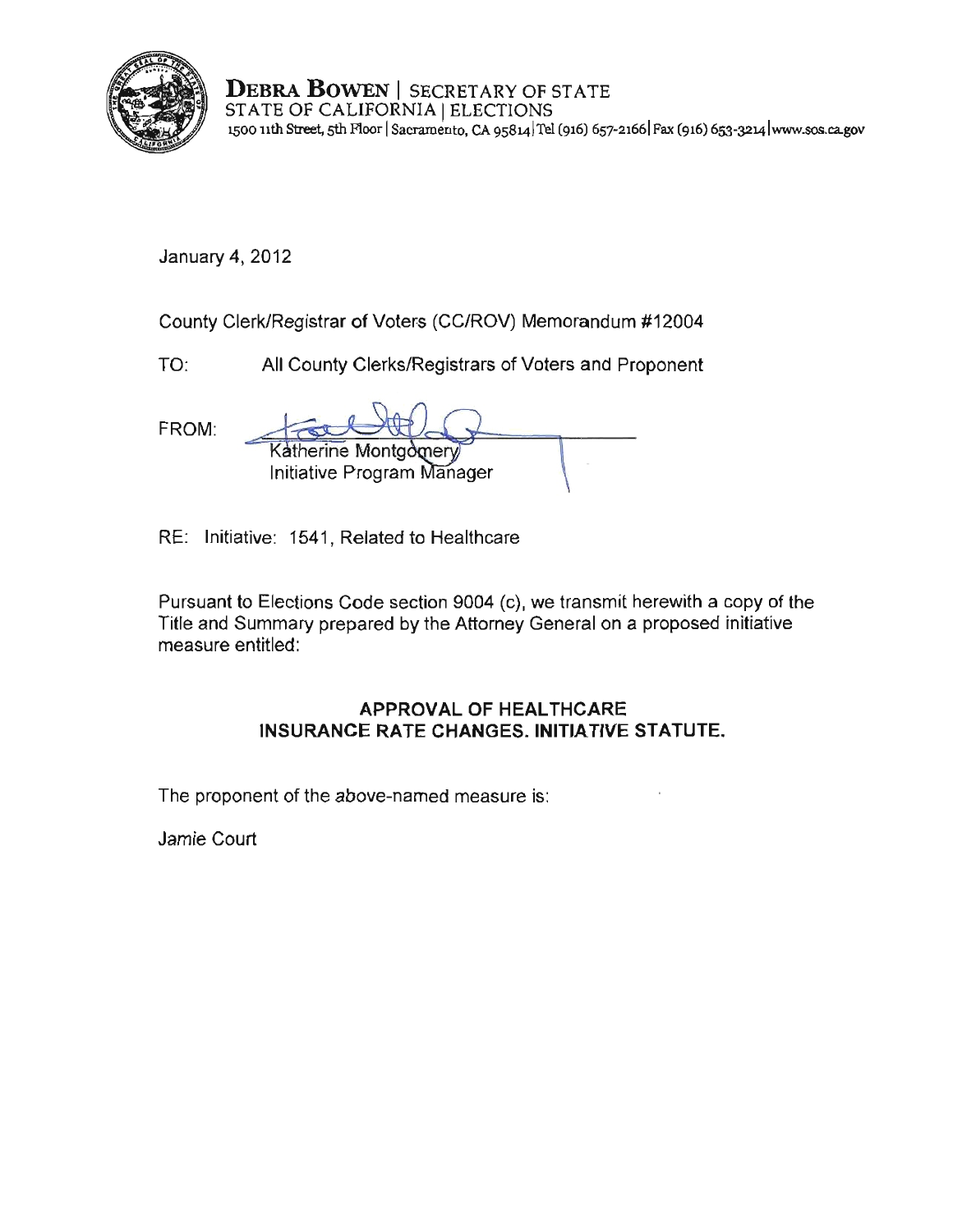### **#1541**

# **APPROVAL OF HEALTHCARE INSURANCE RATE** CHANGES. INITIATIVE **STATUTE.**

# **CIRCULATING AND FILING SCHEDULE**

| 1. |                            | California Constitution, Article II, Section 8(b)                                                                                                                                                                                                                                                                 |  |  |  |  |  |  |
|----|----------------------------|-------------------------------------------------------------------------------------------------------------------------------------------------------------------------------------------------------------------------------------------------------------------------------------------------------------------|--|--|--|--|--|--|
| 2. |                            |                                                                                                                                                                                                                                                                                                                   |  |  |  |  |  |  |
| 3. | <b>Petitions Sections:</b> |                                                                                                                                                                                                                                                                                                                   |  |  |  |  |  |  |
|    |                            | a. First day Proponent can circulate Sections for                                                                                                                                                                                                                                                                 |  |  |  |  |  |  |
|    |                            | b. Last day Proponent can circulate and file with the county.<br>All sections are to be filed at the same time within each                                                                                                                                                                                        |  |  |  |  |  |  |
|    |                            | c. Last day for county to determine total number of<br>signatures affixed to petitions and to transmit total<br>to the Secretary of State (Elections Code § 9030(b))Wednesday, 06/13/12                                                                                                                           |  |  |  |  |  |  |
|    |                            | (If the Proponent files the petition with the county on a date prior to<br>06/01/12, the county has eight working days from the filing of the petition<br>to determine the total number of signatures affixed to the petition and to<br>transmit the total to the Secretary of State) (Elections Code § 9030(b).) |  |  |  |  |  |  |
|    |                            | d. Secretary of State determines whether the total number<br>of signatures filed with all county clerks/registrars of<br>voters meets the minimum number of required signatures                                                                                                                                   |  |  |  |  |  |  |
|    |                            | e. Last day for county to determine total number of qualified<br>voters who signed the petition, and to transmit certificate<br>with a blank copy of the petition to the Secretary of State                                                                                                                       |  |  |  |  |  |  |

**\* Date varies based on the date of county receipt.**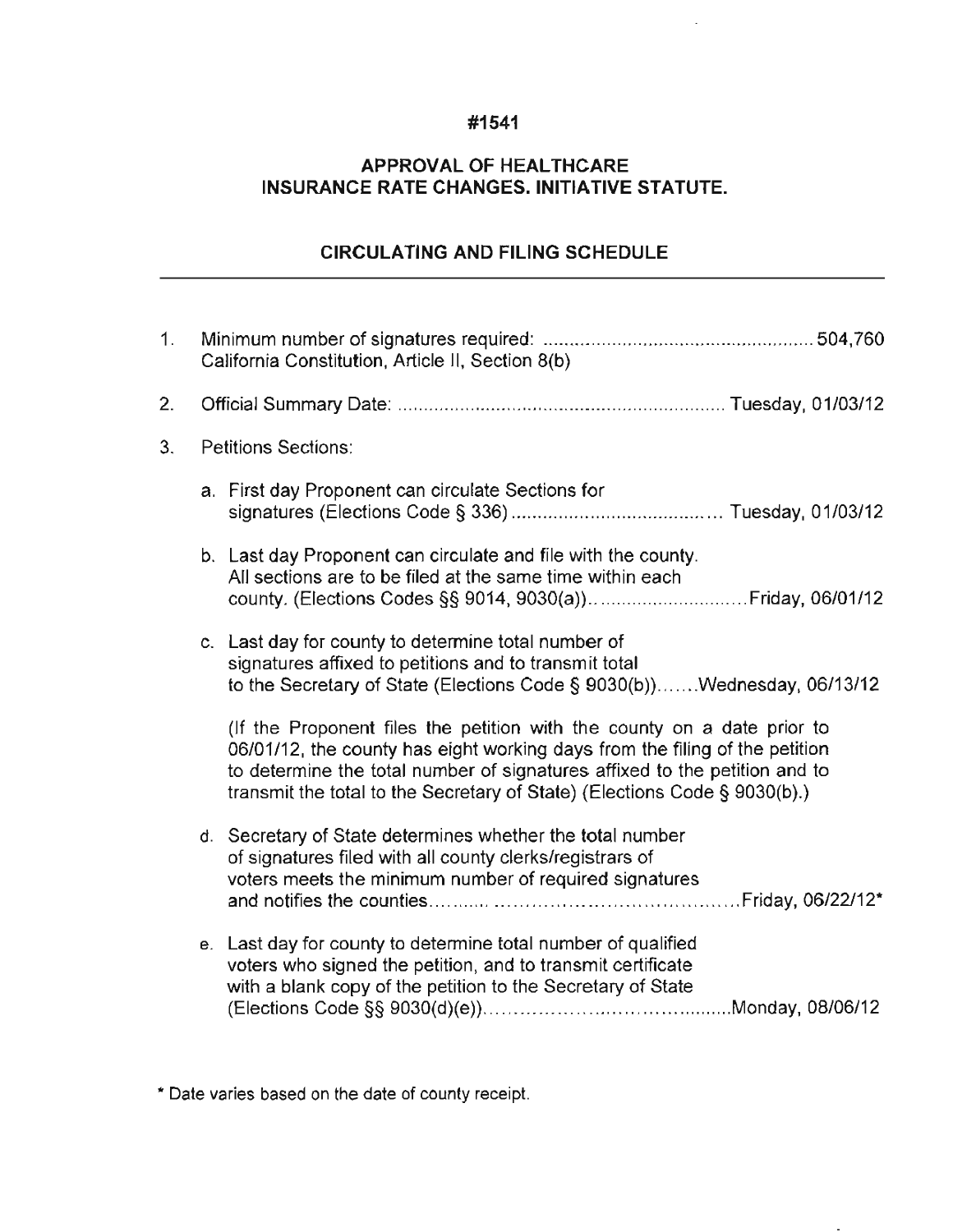(If the Secrelary of Stale notifies the county to determine the number of qualified voters who signed the petition on a date other than 06/22/12, the last day is no later than the thirtieth working day after the county's receipt of notification). (Elections Code §§ 9030(d)(e).)

- f. **If** the signature count is more than 555,236 or less than 479,522 then the Secretary of State certifies the petition as qualified or failed, and notifies the counties. **If** the signature count is between 479,522 and 555,236 inclusive, then the Secretary of State notifies the counties using the random sampling technique to determine the validity of all signatures (EC §9030(f)(g); 9031 (a)) ... ............................ Thursday, 08/16/12"
- g. Last day for county to determine actual number of all qualified voters who signed the petition, and to transmit certificate with a blank copy of the petition to the Secretary of State. (Elections Code §§ 9031 (b)(c)) ............ ................................. Monday, 10101/12

(If the Secretary of State notifies the county to determine the number of qualified voters who have signed the petition on a date other than 08/16/12, the last day is no later than the thirtieth working day after the county's receipt of notification.) (Elections Code §§ 9031(b)(c).)

h. Secretary of State certifies whether the petition has been signed by the number of qualified voters required to declare the petition sufficient (Elections Code §§ 9031(d), 9033) ....... Friday, 10105/12"

**\*Date varies based on the date of county receipt.**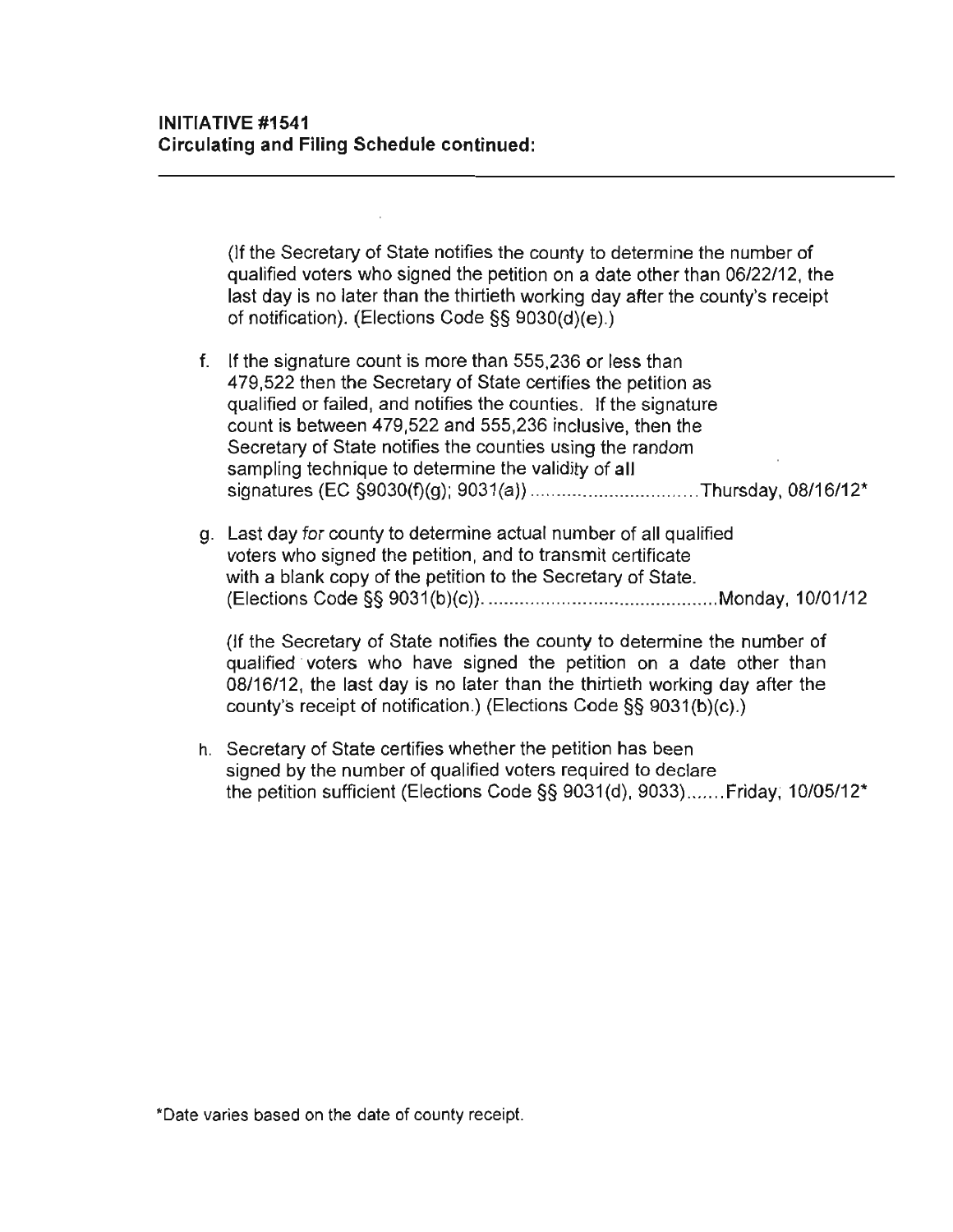- **California law prohibits the use of signatures, names and addresses**  gathered on initiative petitions for any purpose other than to qualify the initiative measure for the ballot. This means that the petitions cannot be used to create or add to mailing lists or similar lists for any purpose, including fundraising or requests for support. Any such misuses constitutes a crime under California law. Elections Code § 18650; Bilofsky v. Deukmejian (1981) 124 Cal.App.3d 825, 177 Cal.Rptr. 621; 63 Ops.CaI.Atty.Gen. 37 (1980).
- Please refer to Elections Code §§ 100, 101, 104, 9008, 9009, 9013, 9021, and 9022 for appropriate format and type consideration in printing, typing and otherwise preparing your initiative petition for circulation and signatures. Please send a copy of the petition after you have it printed. This copy is not for our review or approval, but to supplement our file.
- Your attention is directed to the campaign disclosure requirements of the Political Reform Act of 1974, Government Code section 81000 et seq.
- When writing or calling state or county elections officials, provide the official title of the initiative which was prepared by the Attorney General. Use of this title will assist elections officials in referencing the proper file.
- When a petition is presented to the county elections official for filing by someone other than the proponent, the required authorization shall include the name or names of the persons filing the petition.
- When filing the petition with the county elections official, please provide a blahk petition for elections official use.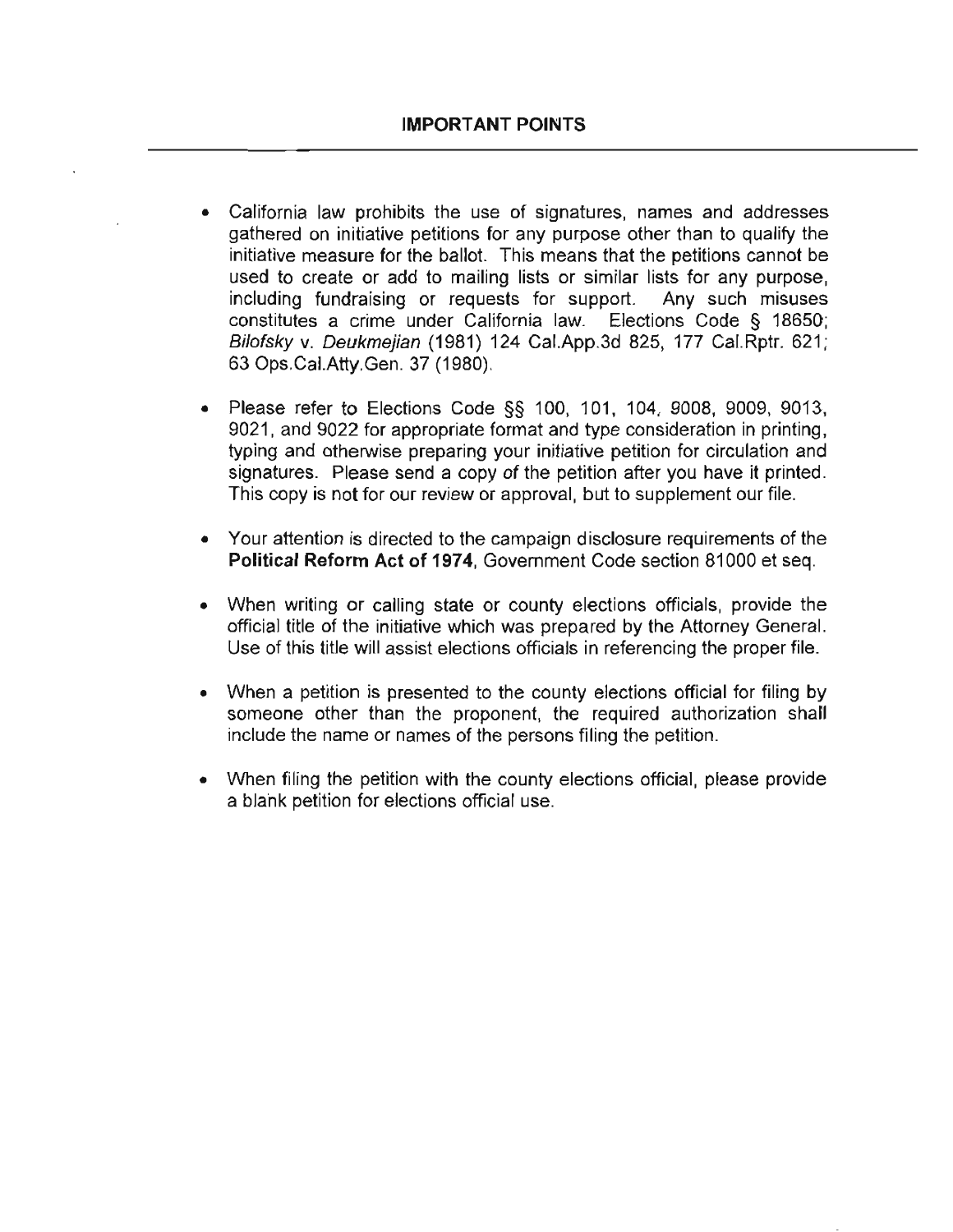### *KAMALA D. HARRIS* State of California *Attorney General DEPARTMENT OF JUSTICE*



1300 I STREET, SUITE 125 P.O. BOX 944255 SACRAMENTO, CA 94244-2550

Public:  $(916)$  445-9555 Telephone: (916) 445-4752 E-Mail: Ashley.Johansson@doj.ca.gov

January 3, 2012

The Honorable Debra Bowen Sacramento, CA 95814

Attention: Ms. Katherine Montgomery Elections Analyst

Dear Secretary Bowen:

Pursuant to Elections Code section 9004, you are hereby notified that on this day we sent our title and summary for the following proposed initiative to the proponent:

11-0070, "Insurance Rate Public Justification and Accountability Act"

A copy of that title and summary and text of the proposed initiative is enclosed. Please contact me if you have questions. Thank you.

Sincerely,

*(Ac;,/li)J/J}t){jJ./WV* 

ASHLEY JOHANSSO Initiative Coordinator

For . KAMALAD. HARRIS Attorney General

cc: James C. Harrison, Remcho, Jobansen& Purcell

FILED In the office of the Secretary of State of the State of California

Secretary of State . 0/ *""* JAN 0 3 2012 *"""A'C* Office ofthe Secretary ofState !>.: -s-=i 'i"'" 1500 11th Street, 5th Floor of State Deputy Secretary of State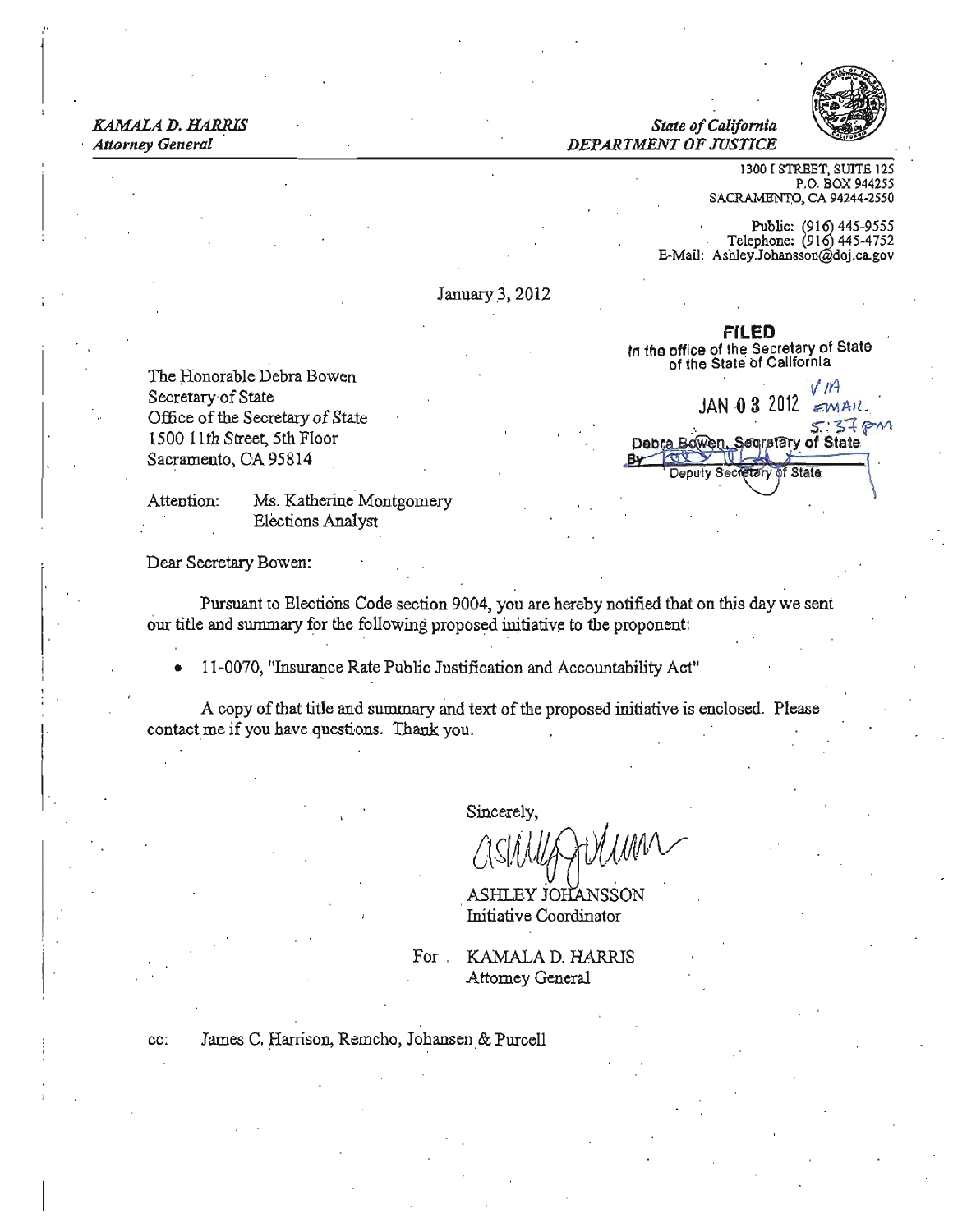The Attorney General of California has prepared the following title and summary of the chief purpose and points of the proposed measure:

### APPROVAL OF HEALTHCARE INSURANCE RATE CHANGES. INITIATIVE

STATUTE. Requires health insurance rate changes to be approved by Insurance Commissioner before taking effect. Requires sworn statement by health insurer as to accuracy of information submitted to Insurance Commissioner to justify rate changes. Provides for public notice, disclosure and hearing on health insurance rate changes, and subsequent judicial review. Does not apply to employer large group health plans. Prohibits health, auto and homeowners insurers from determining policy eligibility or rates based on lack of prior coverage or credit history. Summary of estimate by Legislative Analyst and Director of Finance of fiscal impact on state and local government: Incrcased state administrative costs ranging in the low millions to low tens of millions of dollars annually to regulate health insurance rates, funded with revenues collected from filing fees paid by health insurance companies. (11-0070)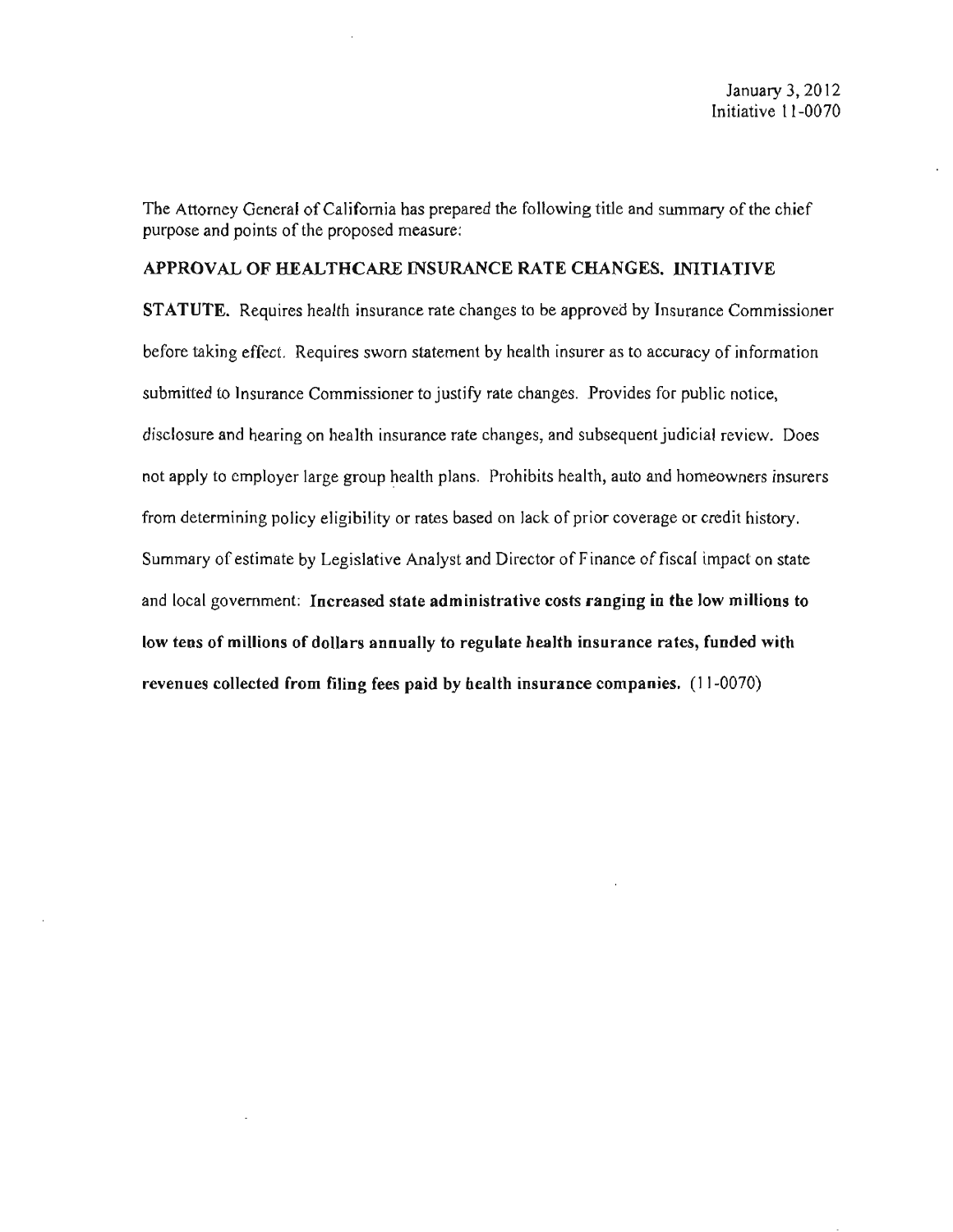$11 - 0070$ 

**QEUEIVED** 

NOV 082011

INITIATIVE COORDINATOR .ATIORNEY GENERAL'S OFFIC"

November 3, 2011

### VIA MESSENGER

ł.

Office of the Attorney General 1300 "I" Street Sacramento, CA 95814

**Attention: Dawn McFarland** 

**Re: Insurance Rate Public Justification and Accountability Act** 

Dear Ms, McFarland:

I am **a proponent** of the **"Insurance Rate Public Justification And Accountability**  Act" which has been submitted to your office for preparation of a title and summary. I am registered to vote at  $\parallel$ registered to vote at  $\vert$ 

**Sincerely.** 

 $ii''$  of  $10\sqrt{2}$ 

**e Court** 

**(001.56405)**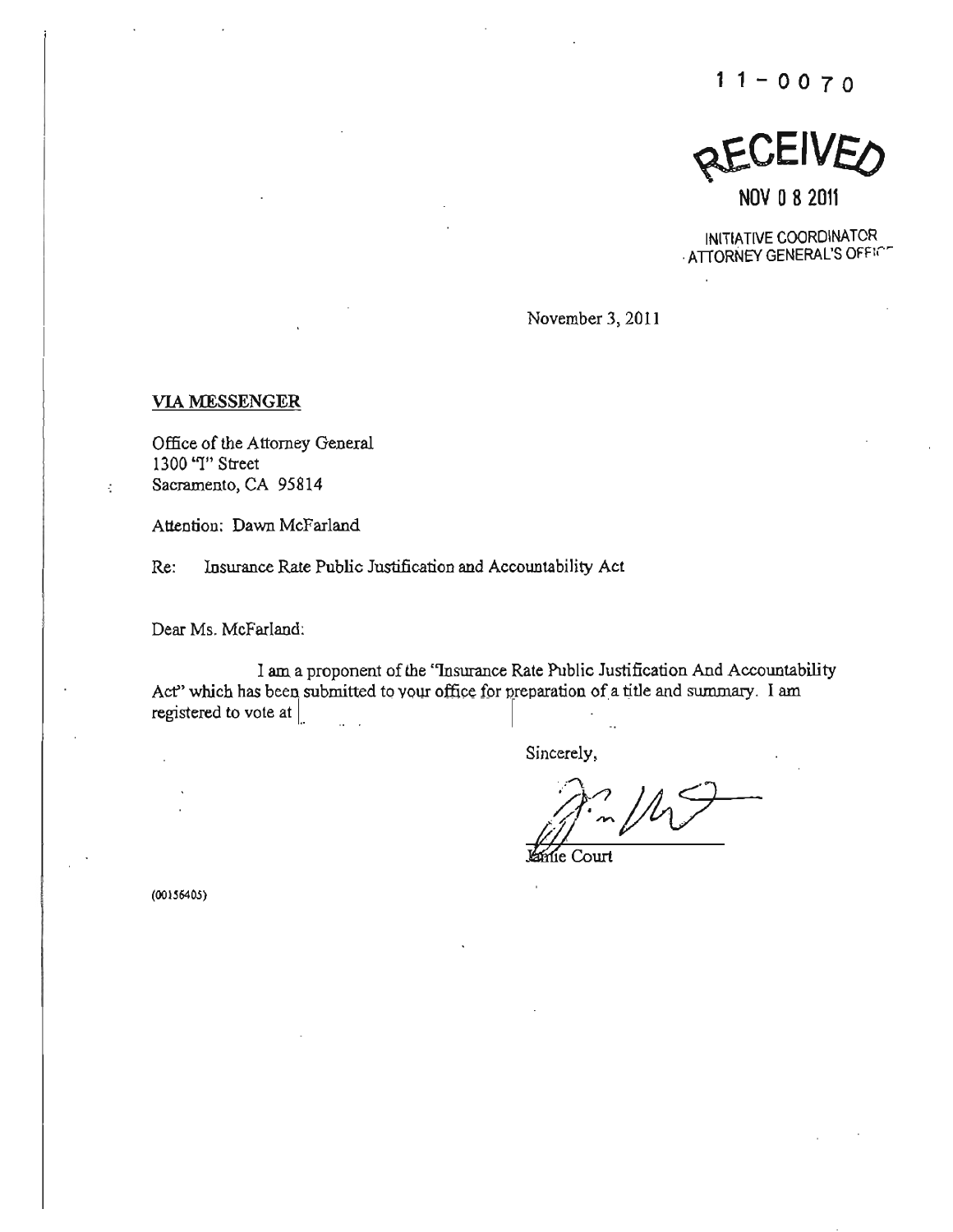Insurance Rate Public Justification and Accountability Act

### Section 1. Findings and Purpose.

." ....

 $\zeta^2$ 

Health insurance, home insurance and auto insurance are mandatory for Californians due to economic necessity or the force of law, In such cases, government has an obligation to guarantee that the insurance is affordable, available, competitive and fair.

The purpose ofthis measure *is* to ensure fair and transparent rates for health, home and auto insurance by: (1) requiring health insurance companies to publicly disclose and justify their rates, under penalty of perjury, before the rates can take effect;  $(2)$ prohibiting unfair pricing for health, auto and home insurance based on prior coverage and credit history; and (3) requiring health insurance companies to pay a fee to cover the costs of administering these new laws so that this initiative will cost taxpayers nothing.

### Section 2. Public Scrutiny and Review of Insurance Rates.

Section 1861.17 is added to Article 10 of Chapter 9 of Part 2 of Division 1 of the Insurance Code to read:

Sec. 1861.17. (a) Sections 1861.03(a) and  $(b)$  and 1861.04 through 1861.14 shall apply to health insurance, notwithstanding Sections 1851(e) and 10181-10181.13, Sections 1385.01-1385.13 of the Health and Safety Code, or any other provision oflaw. Health insurance rates proposed after November 6, 2012 shall be approved by the commissioner prior to their use, and health insurance rates in effect on November 6, 2012 are subject to refund under this section. Applications for health insurance rates shall be accompanied by a statement, swom under penalty of perjury by the chief executive of the company, declaring that the contents are accurate and comply in all respects with California law.

(b) There shall be a transitional period during which the commissioner may permit, on a conditional basis and subject to refund as required by subdivision (c), rates for new health insurance that have not been approved pursuant to section  $1861.05$ , provided (i) that the rates have an implementation date on or before January I, 2014 and (ii) that the new health insurance has not previously been marketed in California and contains provisions mandated by federal law. or state law in effect as of January I, 2012.

(c) In a proceeding pursuant to the authority of Section  $1861.10(a)$ , including a proceeding under Sections 1861.03 or 1861 .05, where it is determined that a company charged health insurance rates that are excessive or otherwise in violation ofthis article, the company shall be required to pay refunds with interest, notwithstanding any other provision of law and in addition to any other penalty permitted by law.

(d) With respect to health, automobile and homeowners insurance, the absence ofprior insurance coverage, or a peison's credit history, shall not be a criterion for determining eligibility for a policy or contract, or generally for rates, premiums or insurability.

(e) Notwithstanding any other provision of law, the commissioner is granted the powers necessary to carry out the provisions of this section, including any and all authority for health care service plan rate review granted to the Department of Managed Health Care by Section 1385.01 et seq. of the Health and Safety Code.

Page 1 of 3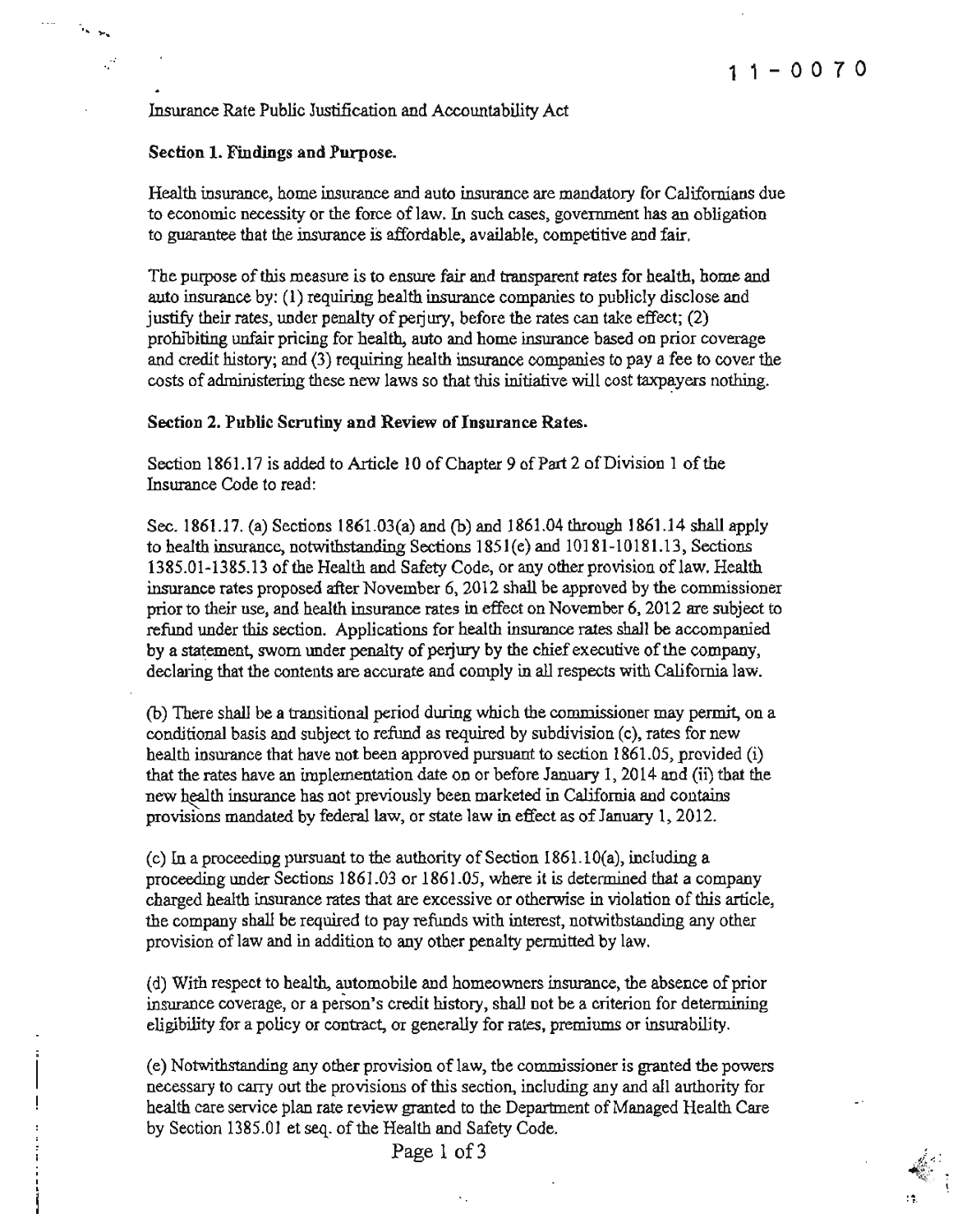$(f)$  Health insurance companies shall pay the filing fees required by Section  $12979$ , **which, notwithstanding Section 13340** of the **Govemment Code, are continuously appropriated to cover any operational or administrative costs arising from this section. The commissioner shall annually report to the public all such expenditures and the**  impact of this section.

 $(g)$  For purposes of this section:

and a

 $(1)$  "Health insurance" means a policy or contract issued or delivered in California  $(i)$  as defined in Section  $106(b)$  or (ii) a health care service plan, as defined by Section 1345(f) of the Health and Safety Code.

(2) "Rate" means the charges assessed for health insurance or anything that affects the charges associated with health insurance, including but not limited to benefits, premiums, **base rates, underwriting relativities, discounts, co-payments, coinsurance, deductibles,**  premium financing, installment fees and any other out of pocket costs of the policyholder.

(3) The following shall not be subject to this section: A large group health insurance policy or contract as defined by Section  $10181(a)$  or Section  $1385.01(a)$  of the Health **and Safety Code, or apoliey or** contract excluded **under Section 10181 .2 or Section 1385.02** of the **Health and Safety Code, as those provisions were in effect on January 1,**   $2011.$